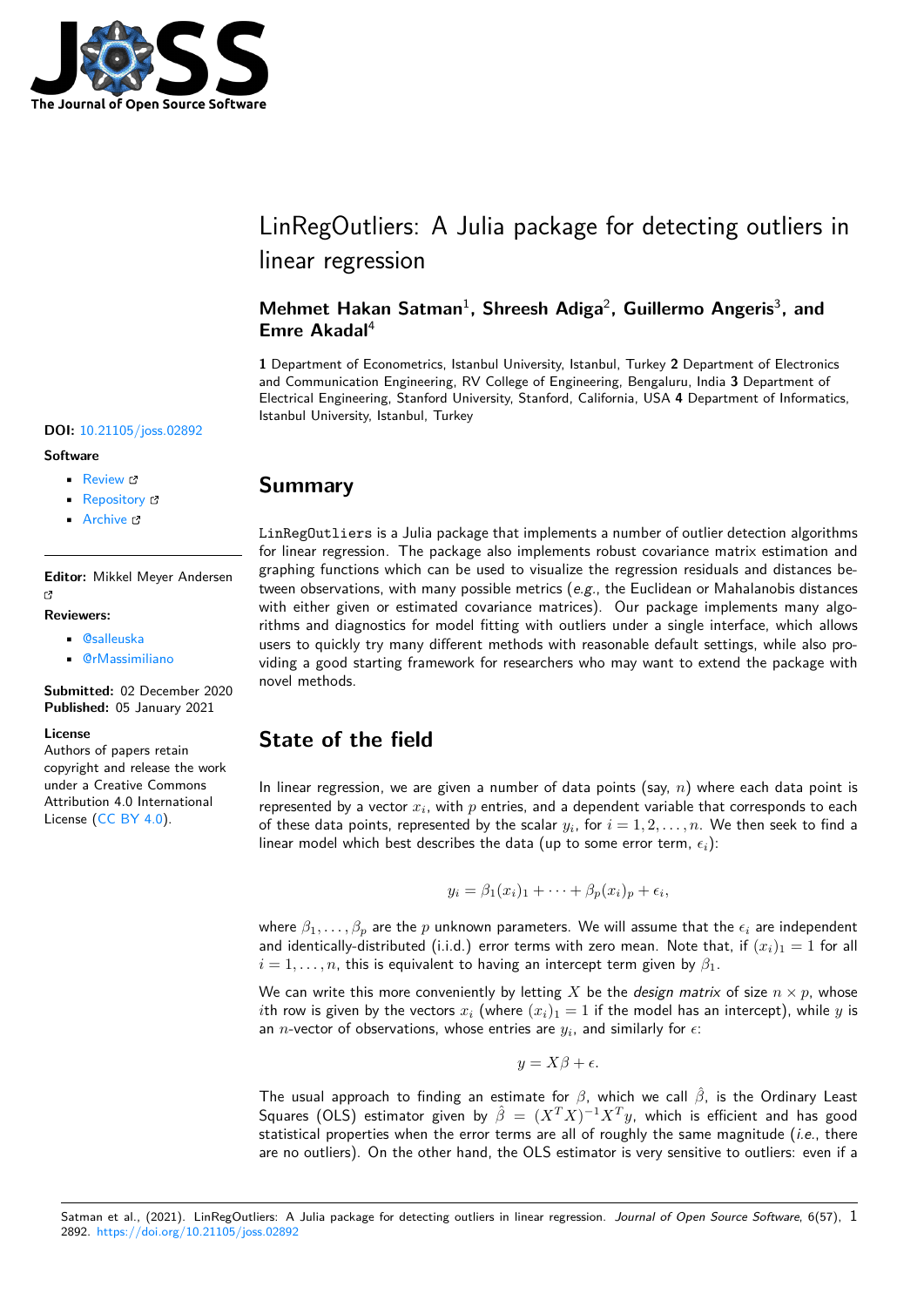

single observation lies far from the regression hyperplane, OLS will often fail to find a good estimate for the parameters, *β*.

To solve this problem, a number of methods have been developed in the literature. These methods can be roughly placed in one or more of the five following categories: diagnostics, direct methods, robust methods, multivariate methods, and visual methods. *Diagnostics* are methods which attempt to find points that significantly affect the fit of a model (often, such points can be labeled as outliers). Diagnostics can then be used to initialize *direct methods*, which fit a (usually non-robust) model to a subset of points suspected to be clear of outliers; remaining points which are not outliers with respect to this fit are continually added to this subset until all points not in the subset are deemed outliers. *Robust methods*, on the other hand, find a best-fit model by approximately minimizing a loss function that is resistant to outliers. Some of the proposed methods are also *multivariate methods*, which can accommodate obtaining robust location and scale measures of multivariate data. *Visual methods* generally work on the principle of visualizing the statistics obtained from these mentioned methods. As an example, the method mveltsplot constructs a 2-D plot using robust distances and scaled residuals obtained from mve and lts which are multivariate data and robust regression methods, respectively. Many direct and robust methods for regression select an initial basic or clean subset of observations using the results of diagnostics and methods for multivariate data. This is why methods that are not directly related to regression are included in the package.

# **Statement of need**

In practice, many of the proposed methods have reasonable performance and yield similar results for most datasets, but sometimes differ widely in specific circumstances by means of masking and swamping ratios. Additionally, some of the methods are relatively complicated and, if canonical implementations are available, they are often out of date or only found in specific languages of the author's choice, making it difficult for researchers to compare the performance of these algorithms on their datasets.

We have reimplemented many of the algorithms available in the literature in Julia (Bezanson et al., 2017), an open-source, high performance programming language designed primarily for scientific computing. Our package, LinRegOutliers, is a comprehensive and simple-to-use Julia package that includes many of the algorithms in the literature for detecting outliers in linear regression. The implemented Julia methods for diagnostics, direct metho[ds, robust](#page-4-0) [methods, m](#page-4-0)ultivariate methods, and visual diagnostics are shown in **Table 1**, **Table 2**, **Table 3**, **Table 4**, and **Table 5**, respectively.

| Algorithm             | Reference                 | Method                   |
|-----------------------|---------------------------|--------------------------|
| Hadi Measure          | (Chatterjee & Hadi, 2015) | hadimeasure              |
| Covariance Ratio      | (Belsley et al., 2005)    | covratio                 |
| <b>DFBETA</b>         | (Belsley et al., 2005)    | dfbeta                   |
| <b>DEFIT</b>          | (Belsley et al., 2005)    | dffit                    |
| Mahalanobis Distances | (Mahalanobis, 1930)       | mahalanobisSquaredMatrix |
| Cook Distances        | (Cook, 1977)              | cooks                    |

**Table 1:** Regression Diagnostics

**[Table 2:](#page-4-3)** Direct Methods

| Algorithm | Reference                 | Method |
|-----------|---------------------------|--------|
| Ransac    | (Fischler & Bolles, 1987) | ransac |

Satman et al., (2021). LinRegOutliers: A Julia package for detecting outliers in linear regression. *Journal of Open Source Software*, 6(57), 22892. https://doi.org/10.21105/joss.02892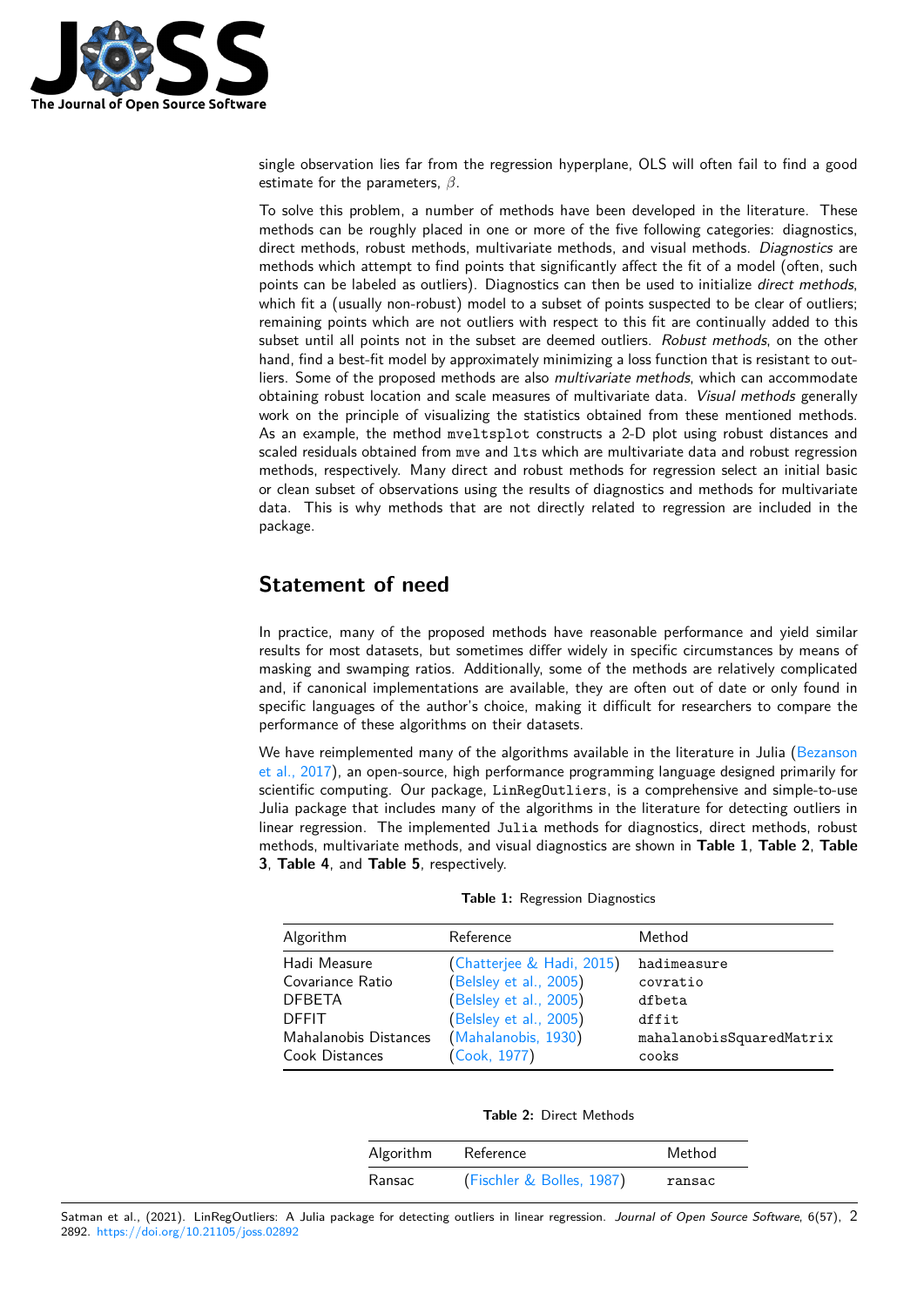

| Algorithm     | Reference                   | Method     |
|---------------|-----------------------------|------------|
| KS-89         | (Kianifard & Swallow, 1989) | ks89       |
| $HS-93$       | (Hadi & Simonoff, 1993)     | hs93       |
| Atkinson-94   | (Atkinson, 1994)            | atkinson94 |
| PY-95         | (Peña & Yohai, 1995)        | py95       |
| <b>SMR-98</b> | (Sebert et al., 1998)       | smr98      |
| ASM-2000      | (Adnan et al., 2000)        | asm2000    |
| <b>BACON</b>  | (Billor et al., 2000)       | bacon      |
| Imon-2005     | (lmon, 2005)                | imon2005   |
| bch           | (Billor et al., 2006)       | bch        |

### Table 3: Robust Methods

| Algorithm                         | Reference                        | Method     |
|-----------------------------------|----------------------------------|------------|
| Least Absolute Deviations         | (Nobakhti et al., 2009)          | lad        |
| Least Absolute Trimmed Deviations | (Hawkins & Olive, 1999)          | lta        |
| Least Median of Squares           | (Rousseeuw, 1984)                | lms        |
| Least Trimmed Squares             | (Rousseeuw & Van Driessen, 2000) | lts        |
| CM-97                             | (Chatterjee & Mächler, 1997)     | cm97       |
| ga-Its                            | (Satman, 2012)                   | galts      |
| Satman-2013                       | (Satman, 2013)                   | satman2013 |
| Satman-2015                       | (Satman, 2015)                   | satman2015 |
| <b>CCF</b>                        | (Barratt et al., 2020)           | ccf        |

Table 4: Multivariate Methods

| Algorithm                                                   | Reference                     | Method   |
|-------------------------------------------------------------|-------------------------------|----------|
| Hadi-1992                                                   | (Hadi, 1992)                  | hadi1992 |
| Hadi-1994                                                   | (Hadi, 1994)                  | hadi1994 |
| Minimum Volume Ellipsoid                                    | (Van Aelst & Rousseeuw, 2009) | mve      |
| Minimum Covariance Determinant (Rousseeuw & Driessen, 1999) |                               | mcd      |

Table 5: Visual Methods

| Algorithm       | Reference                     | Method                 |
|-----------------|-------------------------------|------------------------|
| <b>BCH Plot</b> | (Billor et al., 2006)         | bchplot                |
| MVE-LTS Plot    | (Van Aelst & Rousseeuw, 2009) | mveltsplot             |
| Data Images     | (Marchette & Solka, 2003)     | dataimage              |
| Stalactite Plot | (Atkinson, 1994)              | atkinsonstalactiteplot |

# Installation and basic usage

LinRegOutliers can be downloaded and installed using the Julia package manager by typing

```
julia> using Pkg
julia> Pkg.add("LinRegOutliers")
```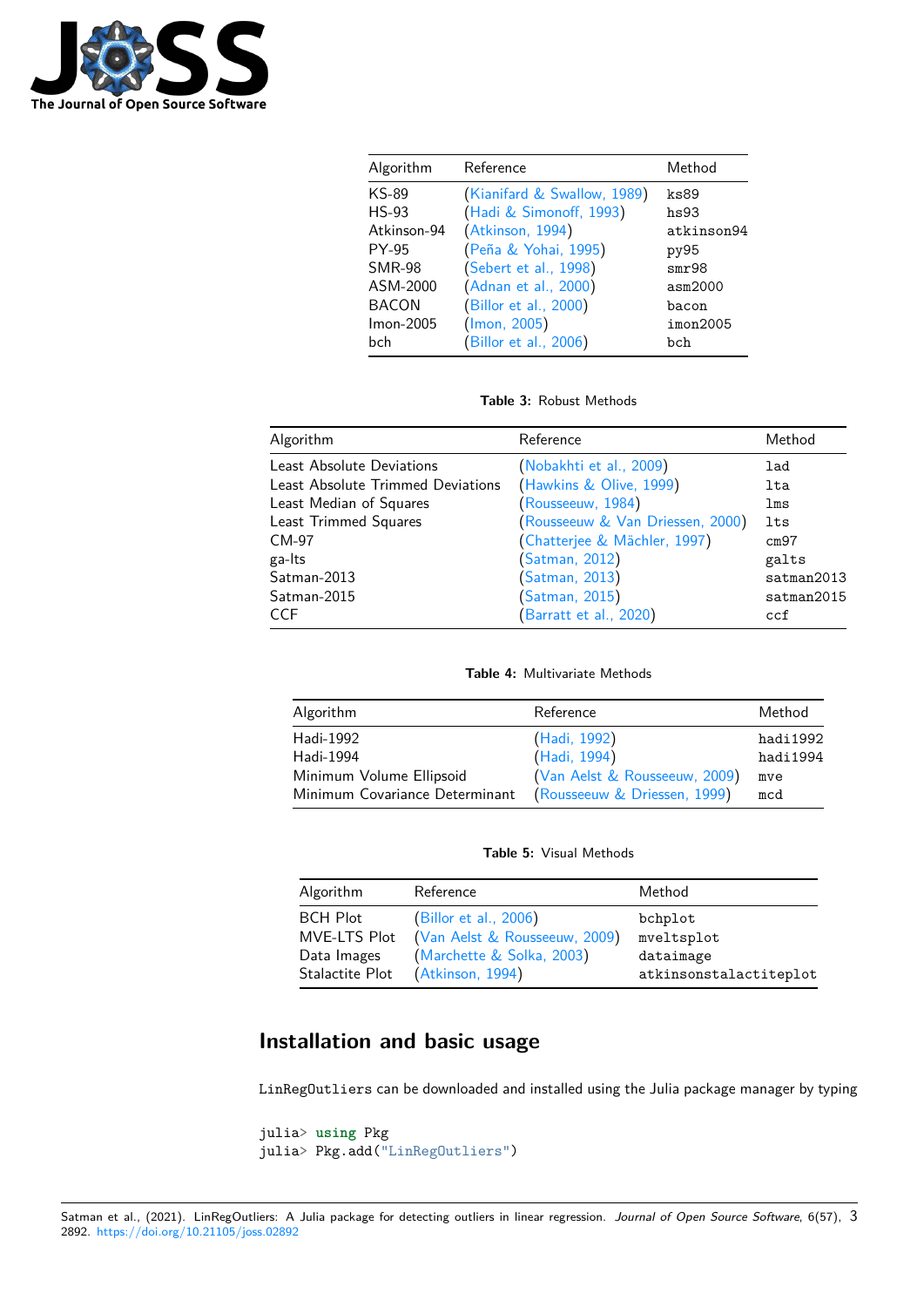

in the Julia console. The regression methods follow a uniform call convention. For instance, a user can type

```
julia> setting = createRegressionSetting(@formula(calls ~\sim year), phones);
julia> smr98(setting)
Dict{String,Array{Int64,1}} with 1 entry:
  "outliers" => [15, 16, 17, 18, 19, 20, 21, 22, 23, 24]
or
julia> X = \text{hcat(ones}(24), \text{phones}[:, "year"];
julia> y =phones[:, "calls"];
julia> smr98(X, y)
Dict{String,Array{Int64,1}} with 1 entry:
  "outliers" => [15, 16, 17, 18, 19, 20, 21, 22, 23, 24]
```
to apply *smr98* (Sebert et al., 1998) on the Telephone dataset (Rousseeuw, 1984), where *X* is the design matrix with ones in its first column. In this case, observations 15 to 24 are reported as outliers by the method. Some methods may also return additional information specific to the method which is passed back in a Dict object. For example, the *ccf* function returns a Dict object con[taining](#page-5-1) *betas*, *outliers*, *lambdas*, and *residuals*:

```
julia> ccf(X, y)Dict{Any,Any} with 4 entries:
  "betas" => [-63.4816, 1.30406]
  "outliers" => [15, 16, 17, 18, 19, 20]
  "lambdas" \Rightarrow [1.0, 1.0, 1.0, 1.0, 1.0, ...
  "residuals" => [-2.67878, -1.67473, -0.37067, -0.266613, …
```
Indices of outliers can be accessed using standard Dict operations like

```
julia> result = ccf(X, y)julia> result["outliers"]
6-element Array{Int64,1}:
15
16
17
18
19
20
```
### **Acknowledgements**

Guillermo Angeris is supported by the National Science Foundation Graduate Research Fellowship under Grant No. DGE-1656518.

### **References**

Adnan, R., Setan, H., & Mohamad, M. N. (2000). *Identifying multiple outliers in linear regression: Robust fit and clustering approach*.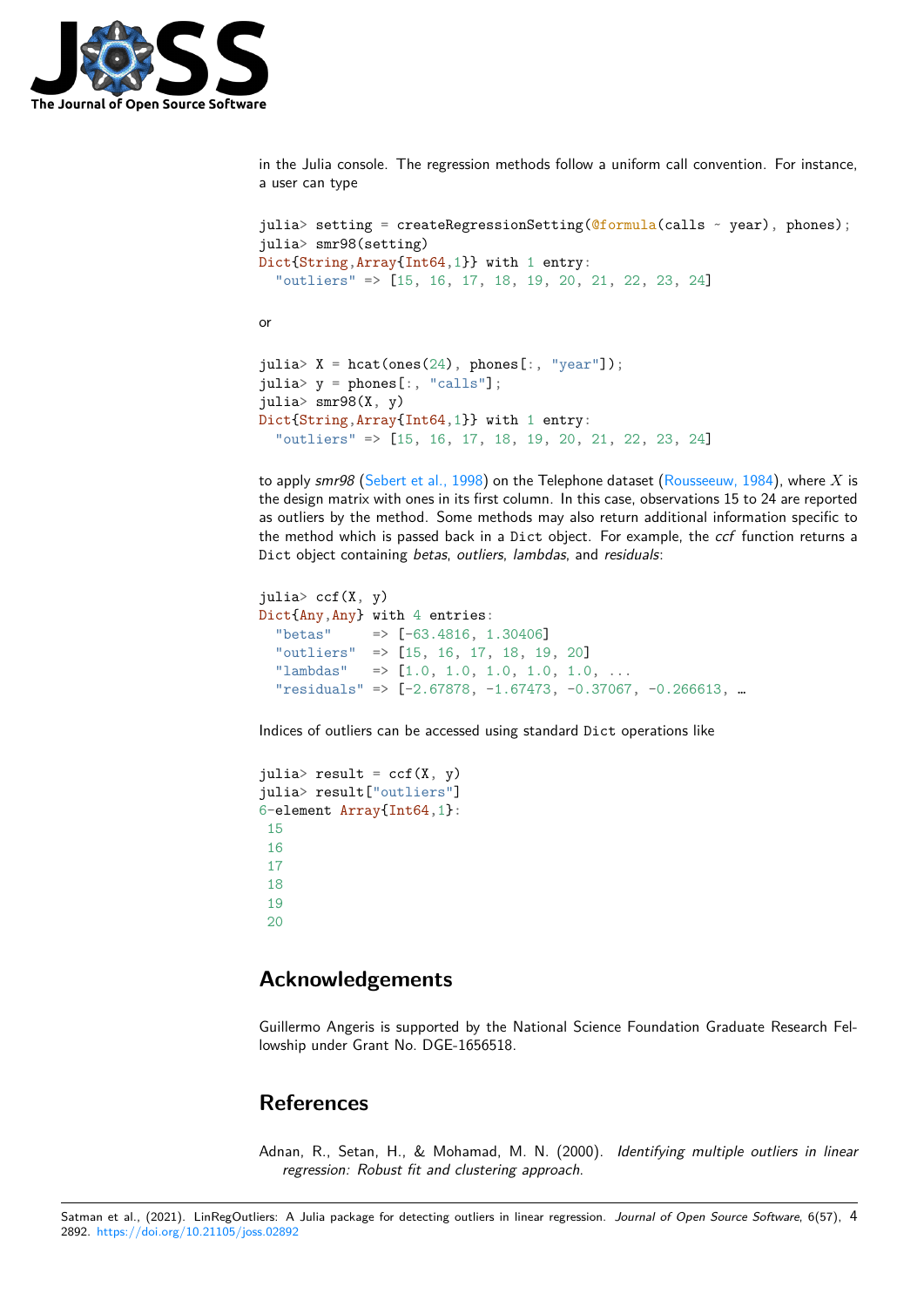

- Atkinson, A. C. (1994). Fast very robust methods for the detection of multiple outliers. *Journal of the American Statistical Association*, *89*(428), 1329–1339. https://doi.org/10. 1080/01621459.1994.10476872
- Barratt, S., Angeris, G., & Boyd, S. (2020). Minimizing a sum of clipped convex functions. *Optim Lett*, *14*, 2443–2459. https://doi.org/10.1007/s11590-020-01[565-4](https://doi.org/10.1080/01621459.1994.10476872)
- <span id="page-4-7"></span>Bel[sley, D. A., Kuh, E., & Welsch, R](https://doi.org/10.1080/01621459.1994.10476872). E. (2005). *Regression diagnostics: Identifying influential data and sources of collinearity* (Vol. 571). John Wiley & Sons.
- <span id="page-4-12"></span>Bezanson, J., Edelman, A., Kar[pinski, S., & Shah, V. B. \(2017\). Julia: A fres](https://doi.org/10.1007/s11590-020-01565-4)h approach to numerical computing. *SIAM Review*, *59*(1), 65–98. https://doi.org/10.1137/141000671
- <span id="page-4-2"></span>Billor, N., Chatterjee, S., & Hadi, A. S. (2006). A re-weighted least squares method for robust regression estimation. *American Journal of Mathematical and Management Sciences*, *26*(3-4), 229–252. https://doi.org/10.1080/019663[24.2006.10737673](https://doi.org/10.1137/141000671)
- <span id="page-4-9"></span><span id="page-4-0"></span>Billor, N., Hadi, A. S., & Velleman, P. F. (2000). BACON: Blocked adaptive computationally efficient outlier nominators. *Computational Statistics & Data Analysis*, *34*(3), 279–298. https://doi.org/10[.1016/S0167-9473\(99\)00101-2](https://doi.org/10.1080/01966324.2006.10737673)
- Chatterjee, S., & Hadi, A. S. (2015). *Regression analysis by example*. John Wiley & Sons.
- Chatterjee, S., & Mächler, M. (1997). Robust regression:a weighted least squares approach. *[Communications in Statistics - Theory and Metho](https://doi.org/10.1016/S0167-9473(99)00101-2)ds*, *26*(6), 1381–1394. https://doi.org/ 10.1080/03610929708831988
- <span id="page-4-11"></span><span id="page-4-1"></span>Cook, R. D. (1977). Detection of influential observation in linear regression. *Technometrics*, *19*(1), 15–18. https://doi.org/10.2307/1268249
- <span id="page-4-4"></span>Fis[chler, M. A., & Bolles, R. C.](https://doi.org/10.1080/03610929708831988) (1987). Random sample consensus: A par[adigm for model](https://doi.org/10.1080/03610929708831988) fitting with applications to image analysis and automated cartography. In M. A. Fischler & O. Firschein (Eds.), *Readings in computer vision* (pp. 726–740). Morgan Kaufmann. https://doi.or[g/10.1016/B978-0-08-051581-6.50](https://doi.org/10.2307/1268249)070-2
- Hadi, A. S. (1992). Identifying multiple outliers in multivariate data. *Journal of the Royal Statistical Society: Series B (Methodological)*, *54*(3), 761–771. https://doi.org/10.1111/ [j.2517-6161.1992.tb01449.x](https://doi.org/10.1016/B978-0-08-051581-6.50070-2)
- Hadi, A. S. (1994). A modification of a method for the detection of outliers in multivariate samples. *Journal of the Royal Statistical Society: Series B (Met[hodological\)](https://doi.org/10.1111/j.2517-6161.1992.tb01449.x)*, *56*(2), 393– 396. [https://doi.org/10.111](https://doi.org/10.1111/j.2517-6161.1992.tb01449.x)1/j.2517-6161.1994.tb01988.x
- Hadi, A. S., & Simonoff, J. S. (1993). Procedures for the identification of multiple outliers in linear models. *Journal of the American Statistical Association*, *88*(424), 1264–1272. https[://doi.org/10.1080/01621459.1993.10476407](https://doi.org/10.1111/j.2517-6161.1994.tb01988.x)
- <span id="page-4-6"></span>Hawkins, D. M., & Olive, D. (1999). Applications and algorithms for least trimmed sum of absolute deviations regression. *Computational Statistics & Data Analysis*, *32*(2), 119–134. [https://doi.org/10.1016/S0167-9473\(99\)00029-8](https://doi.org/10.1080/01621459.1993.10476407)
- <span id="page-4-10"></span>Imon, A. H. M. R. (2005). Identifying multiple influential observations in linear regression. *Journal of Applied Statistics*, *32*(9), 929–946. https://doi.org/10.1080/ [02664760500163599](https://doi.org/10.1016/S0167-9473(99)00029-8)
- <span id="page-4-8"></span>Kianifard, F., & Swallow, W. H. (1989). Using recursive residuals, calculated on adaptivelyordered observations, to identify outliers in linear regression. *Biometrics*, *45*[\(2\), 571–585.](https://doi.org/10.1080/02664760500163599) [https://doi.org/10.2](https://doi.org/10.1080/02664760500163599)307/2531498
- <span id="page-4-5"></span><span id="page-4-3"></span>Mahalanobis, P. C. (1930). *On tests and measures of group divergence. Part 1: Theoretical formulae* (Vol. 26, pp. 541–580). Journal & Proceedings Asiatic Society of Bengal (New [Series\).](https://doi.org/10.2307/2531498)

Satman et al., (2021). LinRegOutliers: A Julia package for detecting outliers in linear regression. *Journal of Open Source Software*, 6(57), 52892. https://doi.org/10.21105/joss.02892